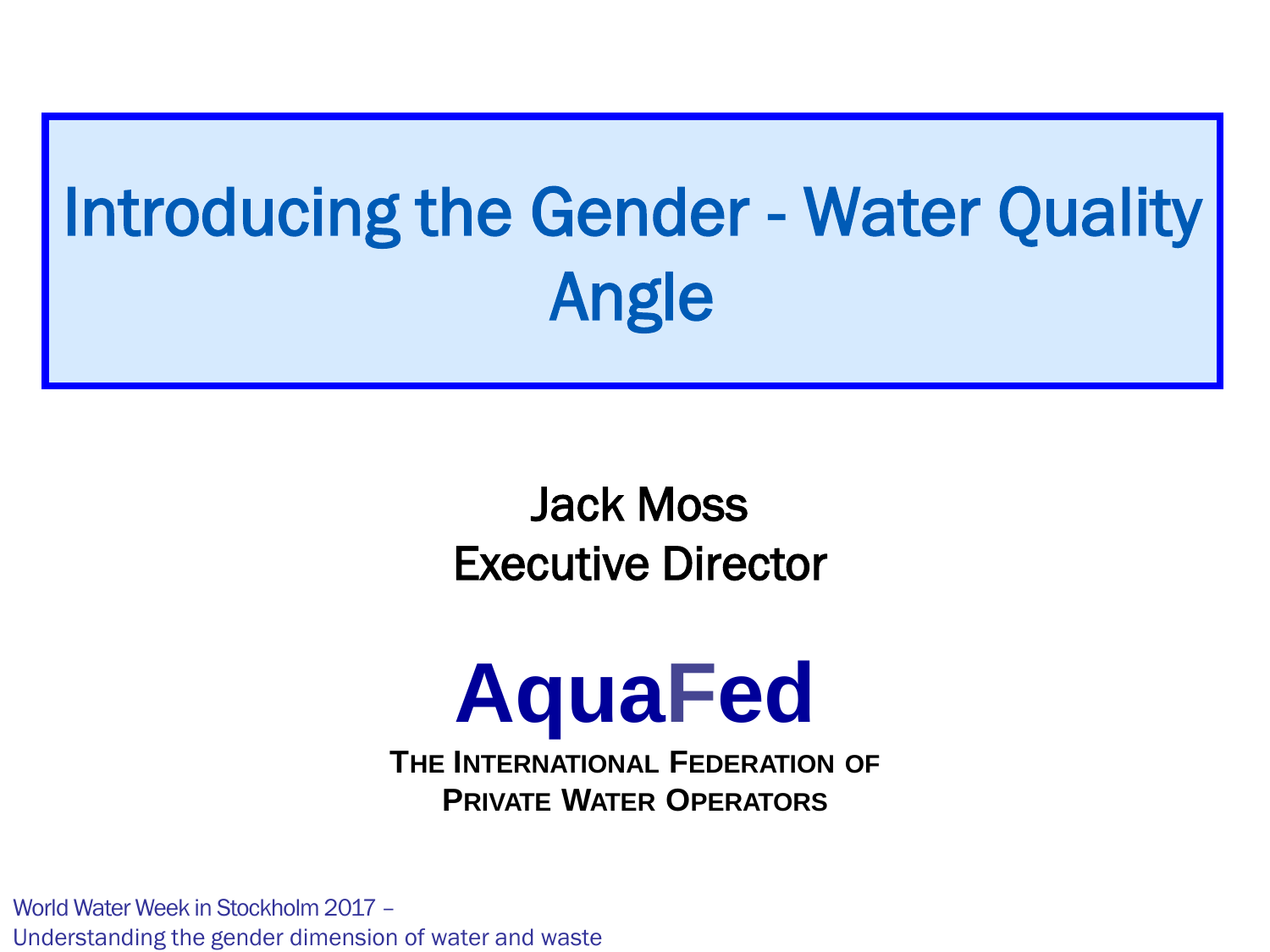# **Session Objective**

- "Water quality issues and waste water treatment are not gender neutral"
- 1) Is this true?
- 2) Why is it that way?
- 3) Does it matter?
- 4) What to do about it?

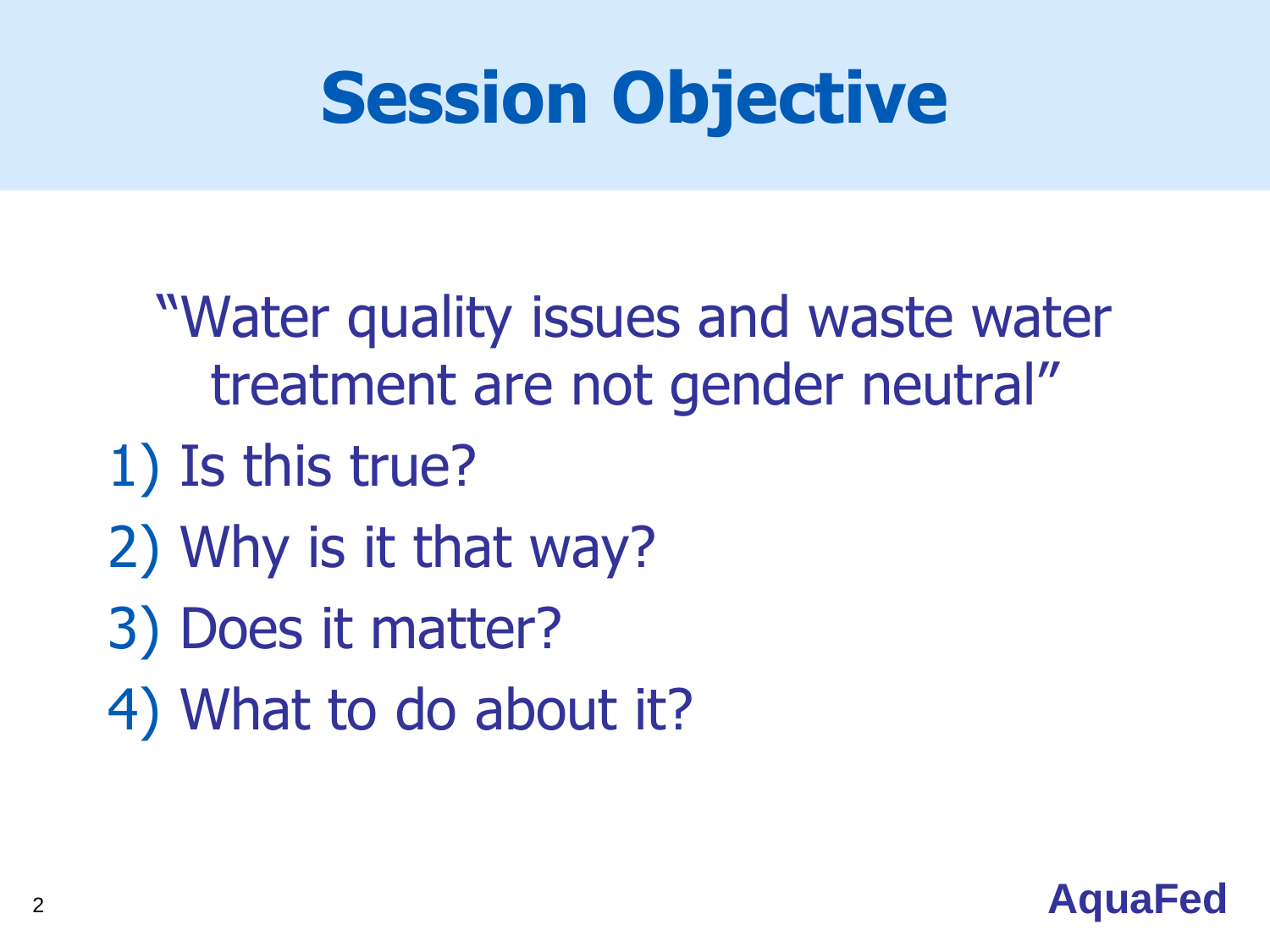#### **It is True**

It is true on two counts: 1) Opportunities **To** access and benefit from services 2) Opportunities **In** water and wastewater employment

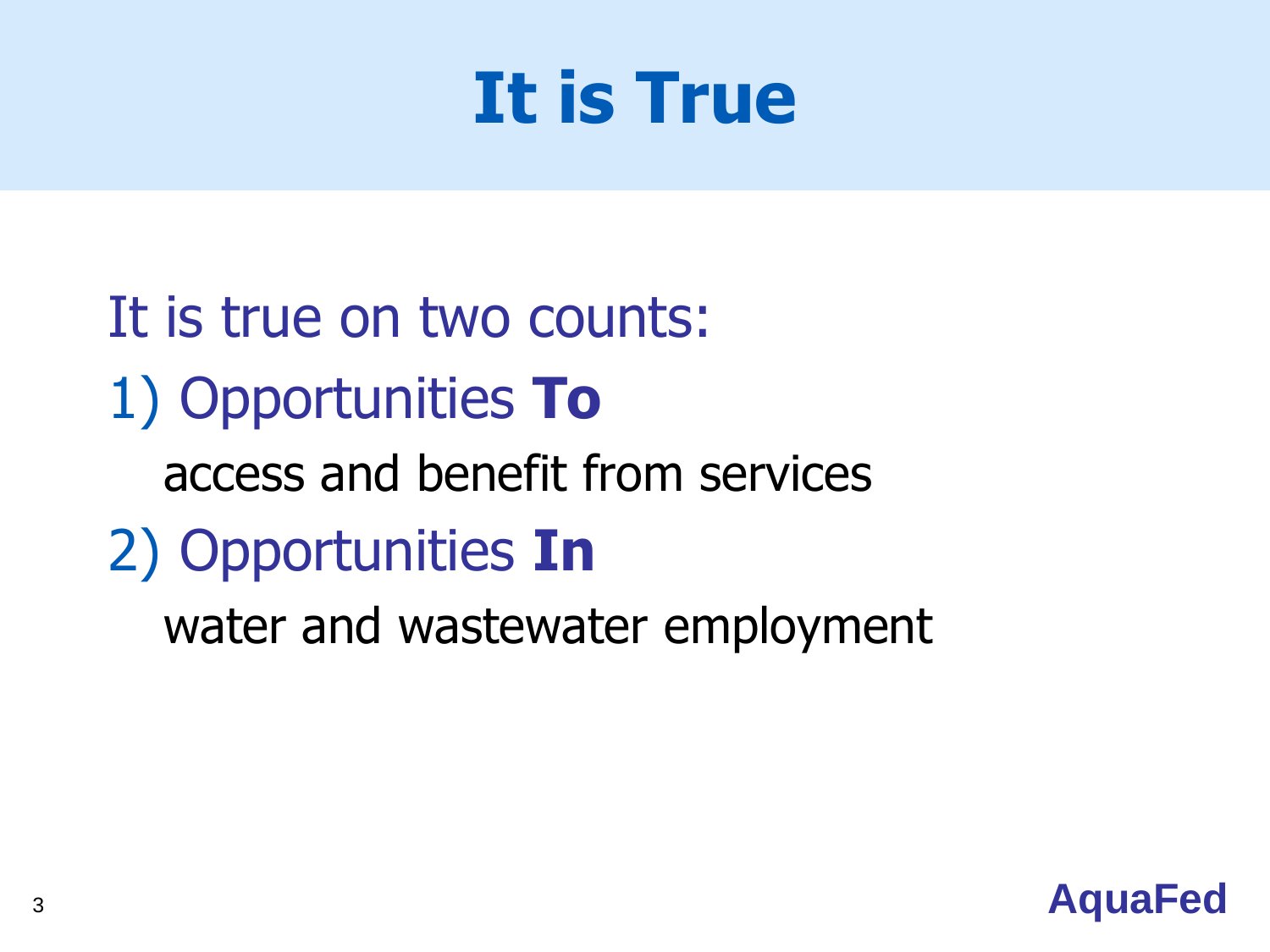### Water, Women & Men

Water related needs and attitudes differ between women & men

- Physiological differences
	- Our bodies are not the same
- Psychological differences
	- Our brains work differently
- Sociological differences
	- Societies and traditions give us different roles & opportunities
- Economic differences
- 4 **Collen diverge AquaFed** – Opportunities, roles, resources, incomes, & outgoings often diverge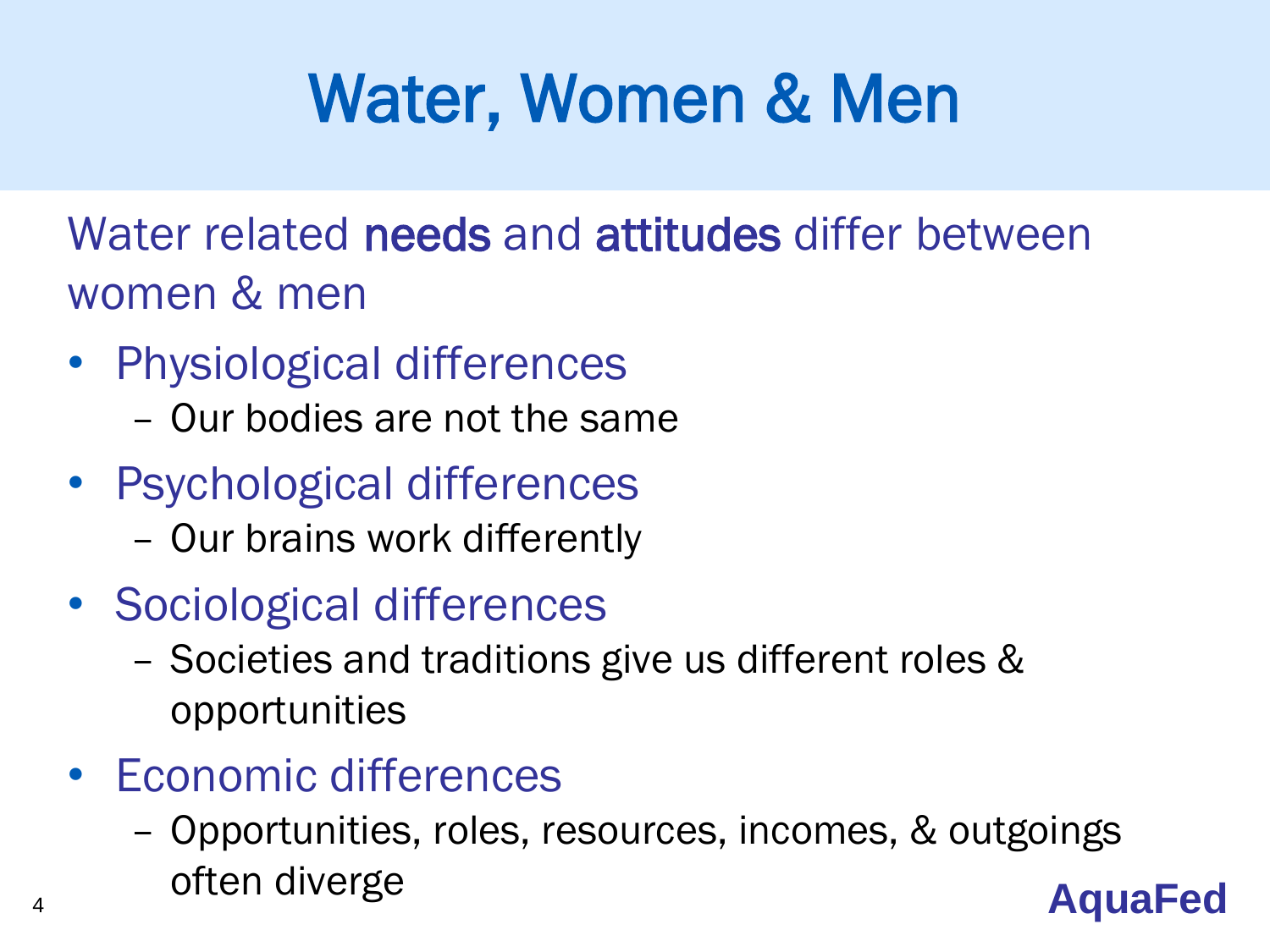#### The focus of this presentation is the

## Gender Angle in Opportunities TO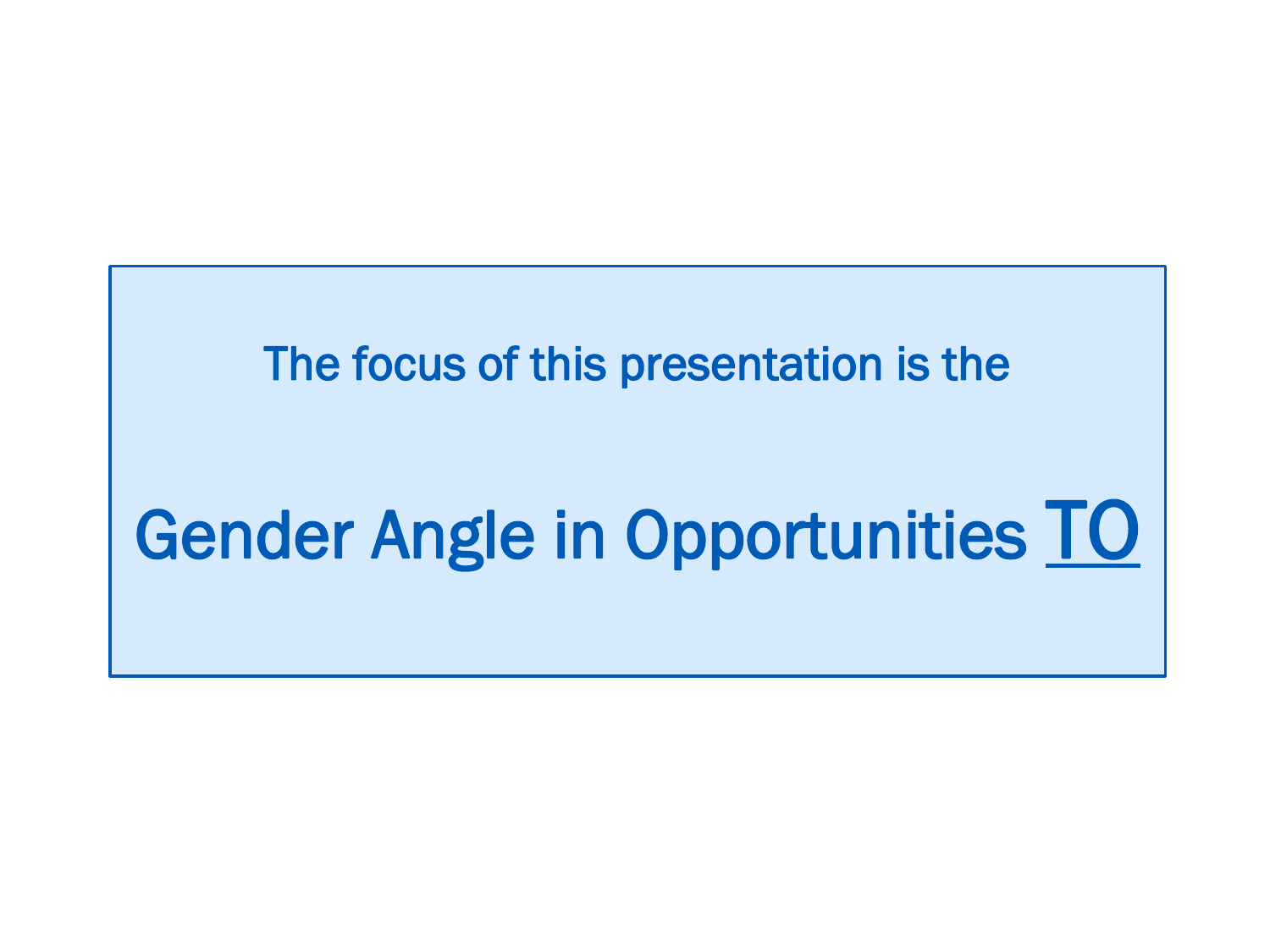*"There was no more important event that liberated women than the invention of running water and indoor plumbing, which happened in urban America between 1890 and 1930."<sup>1</sup>*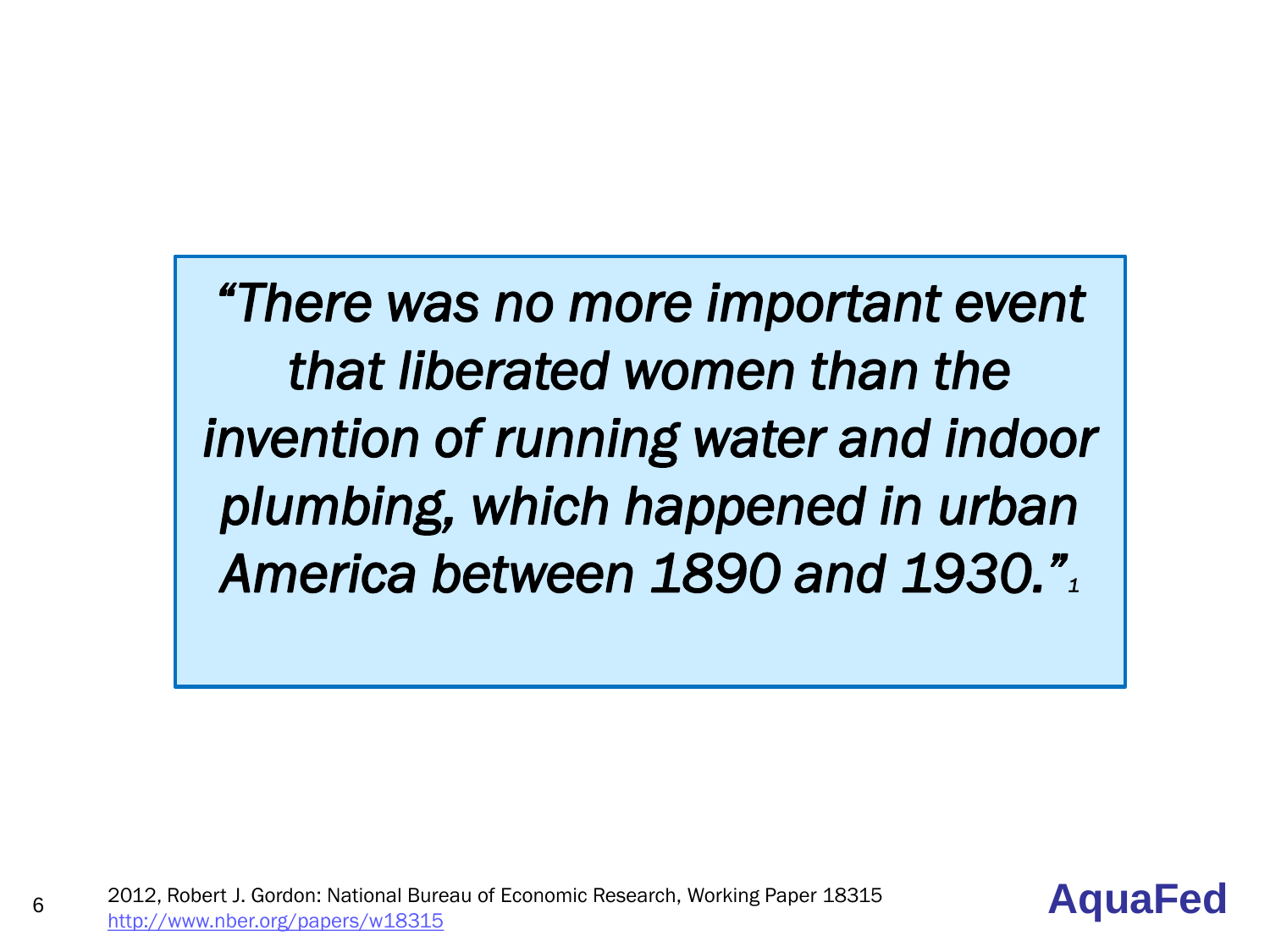### Quality & Accessibility are linked

- Quantity and quality are completely interconnected
- The Human Rights criteria underline this

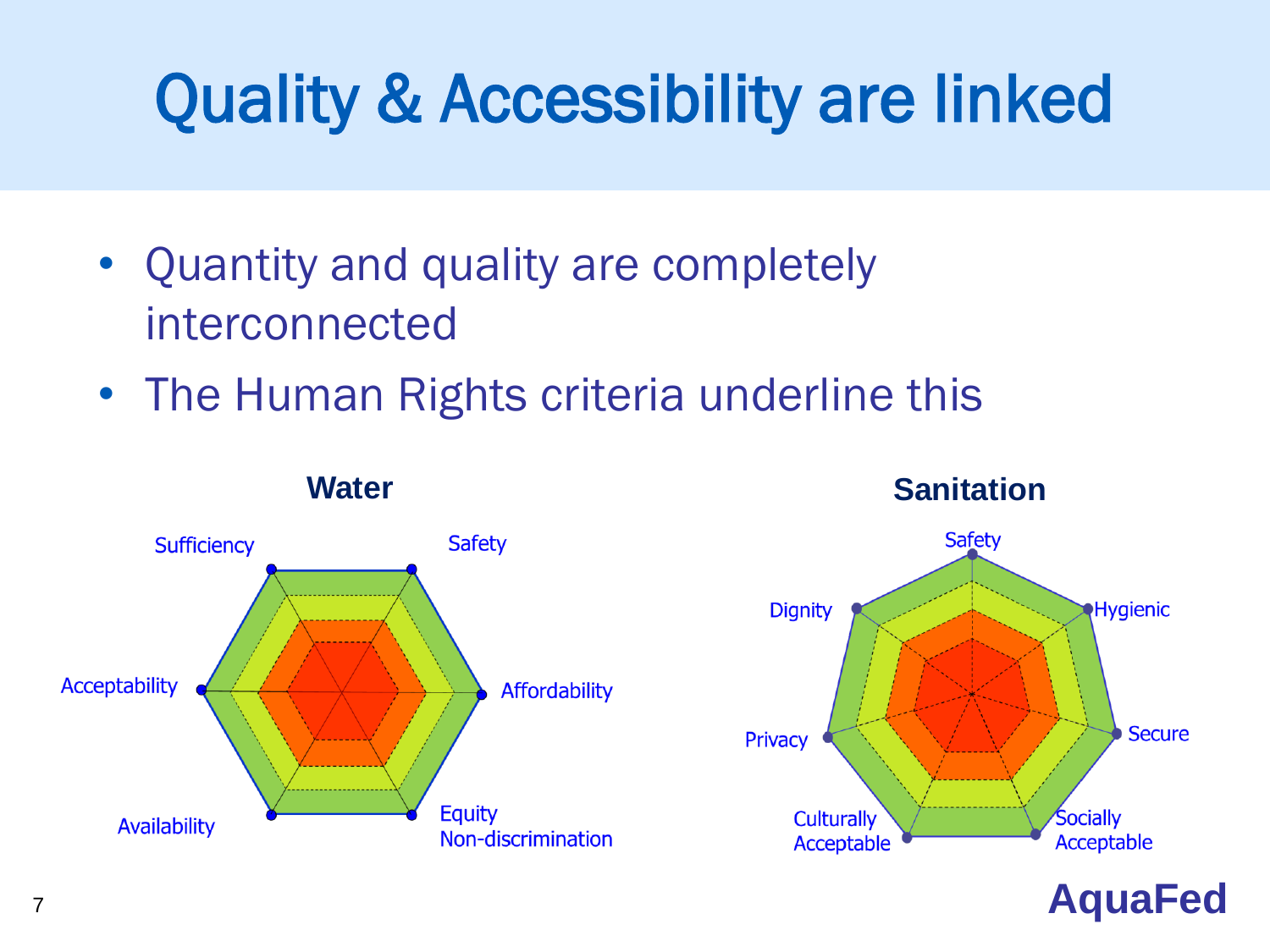| <b>AquaFed</b><br>THE INTERNATIONAL FEDERATION OF<br><b>PRIVATE WATER OPERATORS</b> | <b>WOMEN</b><br><b>FOR WATER</b><br><b>PARTNERSHI</b>                                                                              |
|-------------------------------------------------------------------------------------|------------------------------------------------------------------------------------------------------------------------------------|
|                                                                                     | 31 January 20<br><b>OHCHR Mandate of the Special Rapporteur on the human right to safe</b><br>drinking water and sanitation        |
|                                                                                     | <b>Combined AquaFed &amp; Women for Water Partnership</b><br>contribution on questions for the report on Gender<br><b>Equality</b> |



PARTNERSHIP

31 January 2016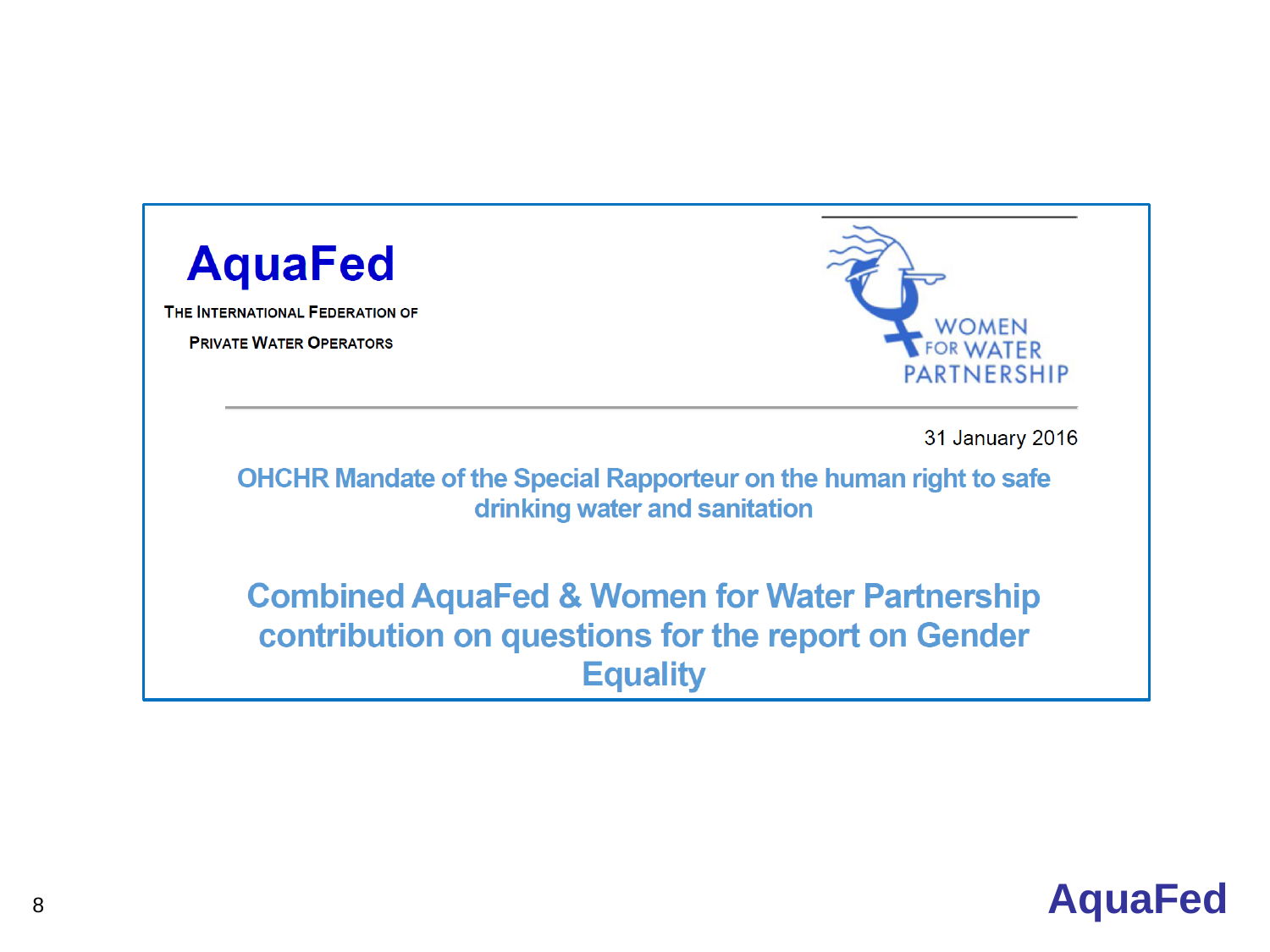#### To Achieve Gender Equality

- Gender equality requires totally satisfactory water and sanitation for everyone, everywhere, at all times.
- When high quality, reliable, gender and culturally responsive services are available up to and including the internal installations of homes and workplaces there is no divergence in equality between the sexes.
- The more services and installations degrade from this the wider and more unfavourable the divergences become for women.

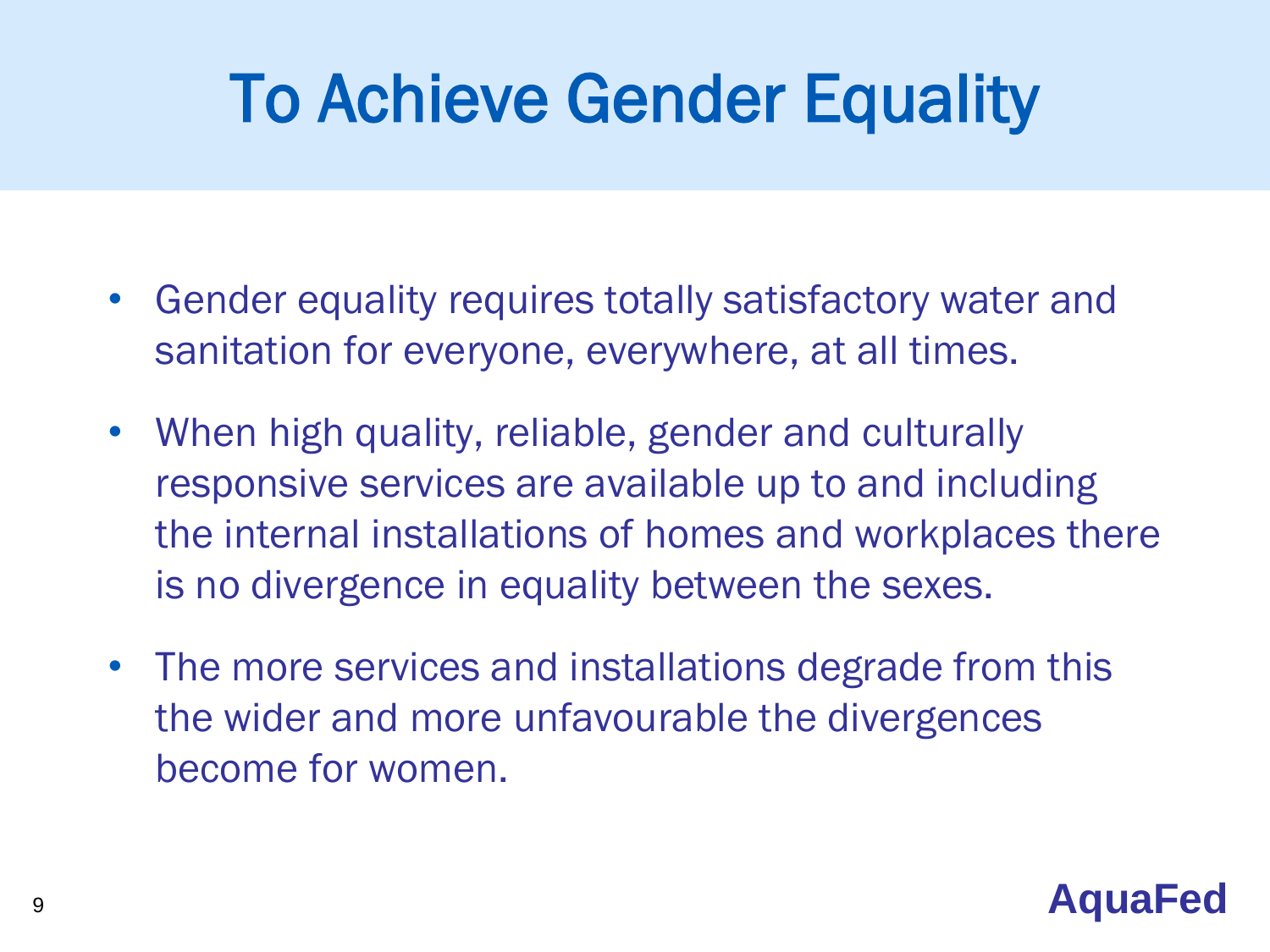#### Gender Equality - Sanitation

#### Degree of Inequality between Women & Men

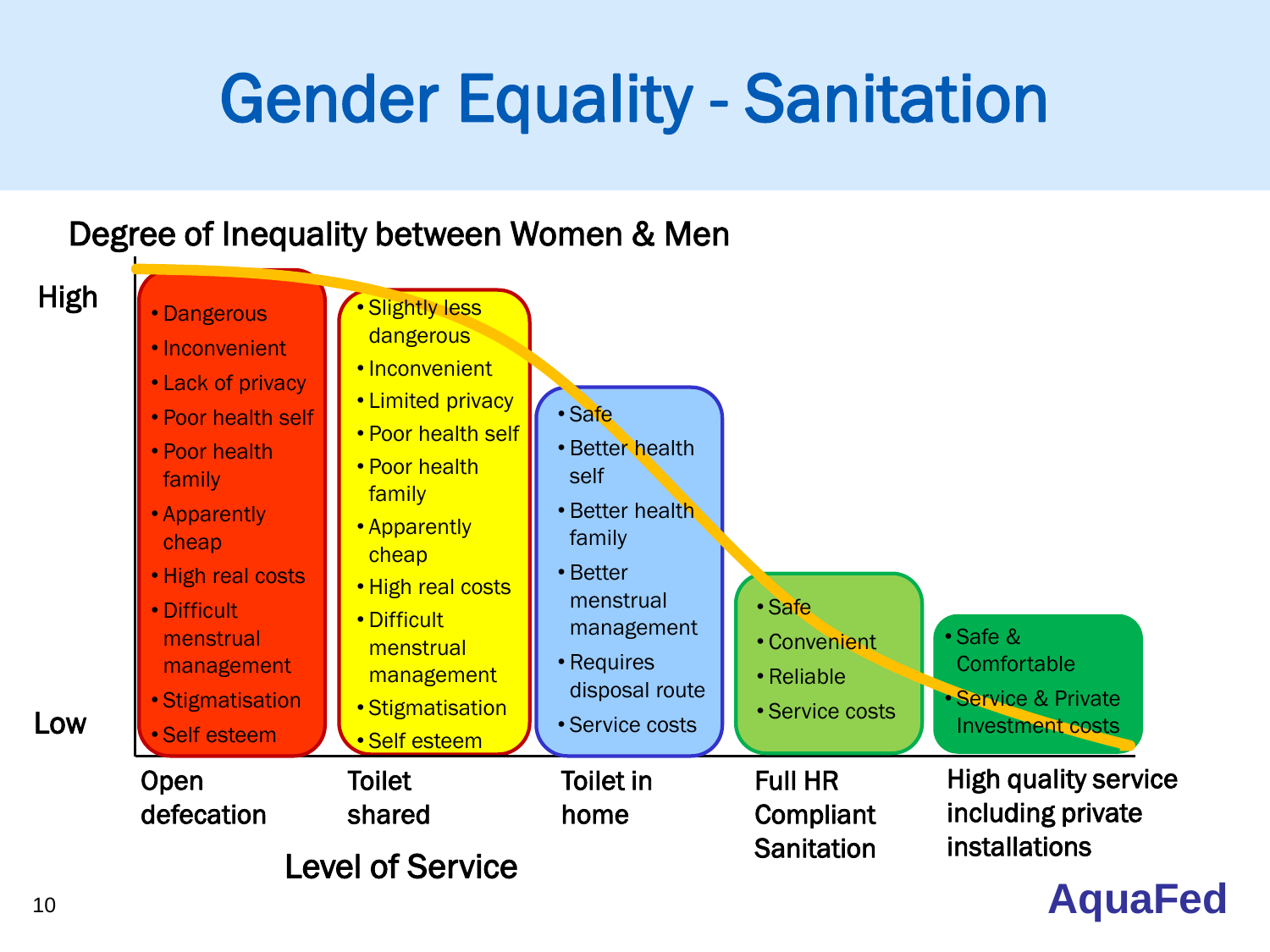#### Gender Equality - Water

#### Degree of Inequality between Women & Men Level of Service High quality service including private installations High Low Unimproved Improved Tap in home HR Compliant Water supply • Water carrying • Unsafe Water • Small quantities • Poor health self • Poor health family • Loss of opportunity • Apparently cheap • High coping cost • High real costs • Stigmatisation **Comfortable** • Private Investment • Real water Charge **Safe Convenient** • Reliable • Real water charge • Better Quality • Reasonable volumes • Better health self • Better health family • More opportunity • reduced coping cost • Real water charge • Water carrying • Unsafe Water • Small **quantities** • Poor health self • Poor health family • Loss of **opportunity** • Apparently cheap • High coping cost • High real costs

#### <sup>11</sup> **AquaFed**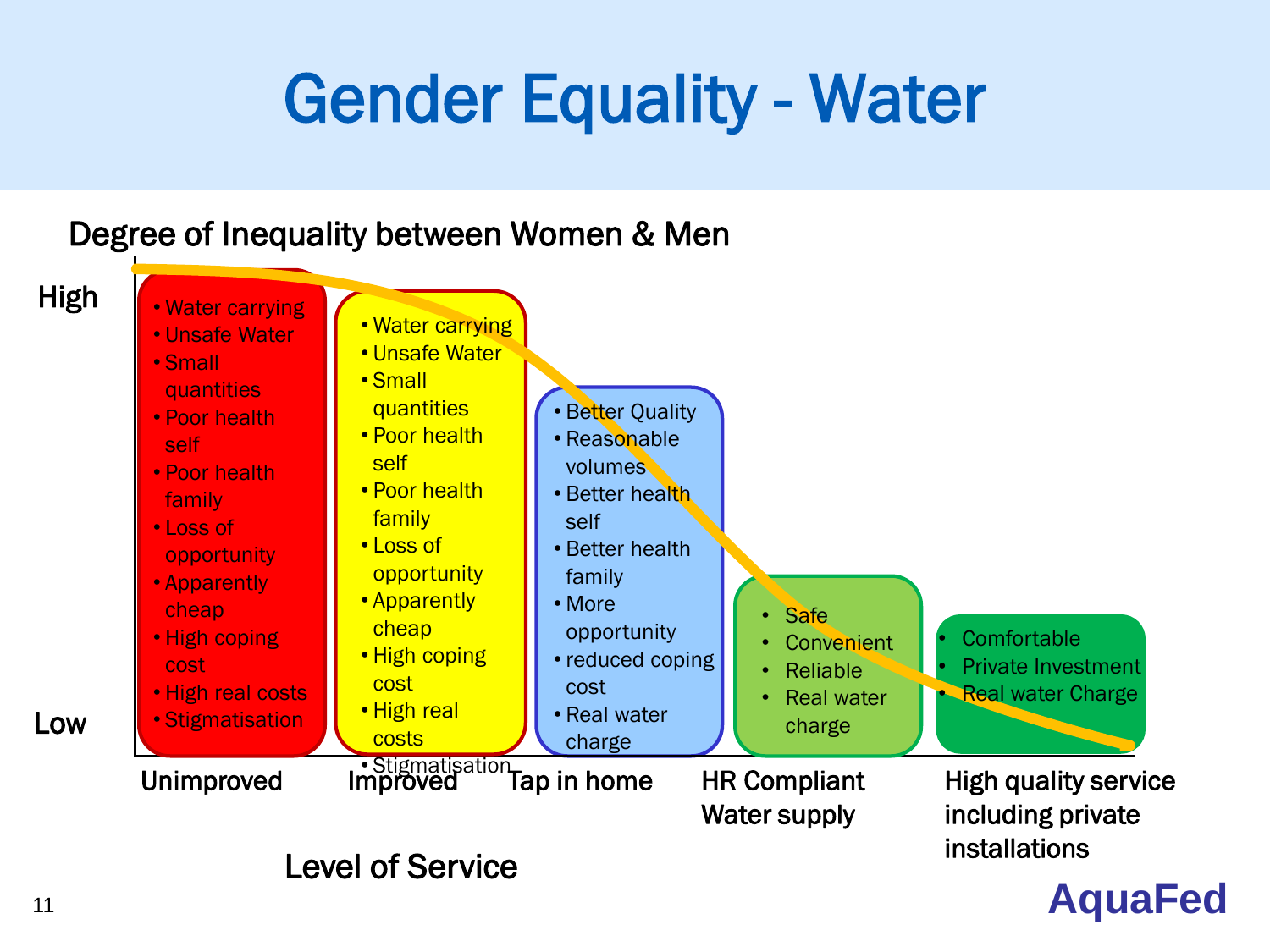### Need for interconnection between sanitation & water

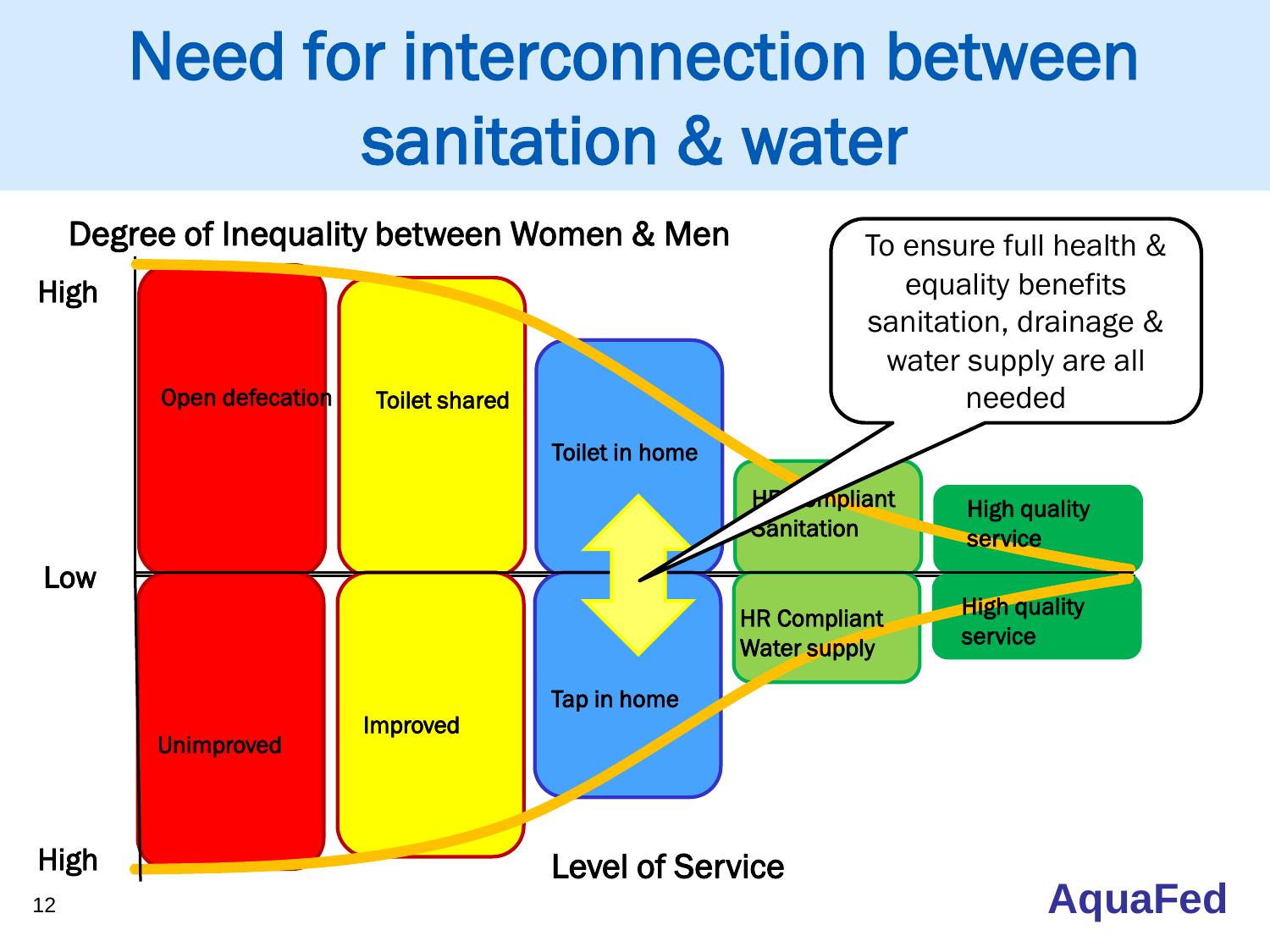## Quality Failures Impact Women Most - **Examples**

- The faeces of young children generally pose higher pathogenic risk than those of adults
	- Women as primary childminders and caregivers therefore face a higher risk of infection
	- Can give rise to a vicious circle of disease retransmission: Child – Mother – Child – Mother (Senile – Carer – Senile)
- Women generally have higher % of body fat than men
	- Heavy metals and persistent chemicals are retained in body fat and slowly secreted – longer exposure to women than men
- Sanitation in schools enhances girls' performance
	- for every 10% increase in female literacy, a country's economy can grow by 0.3%

#### <sup>13</sup> **AquaFed**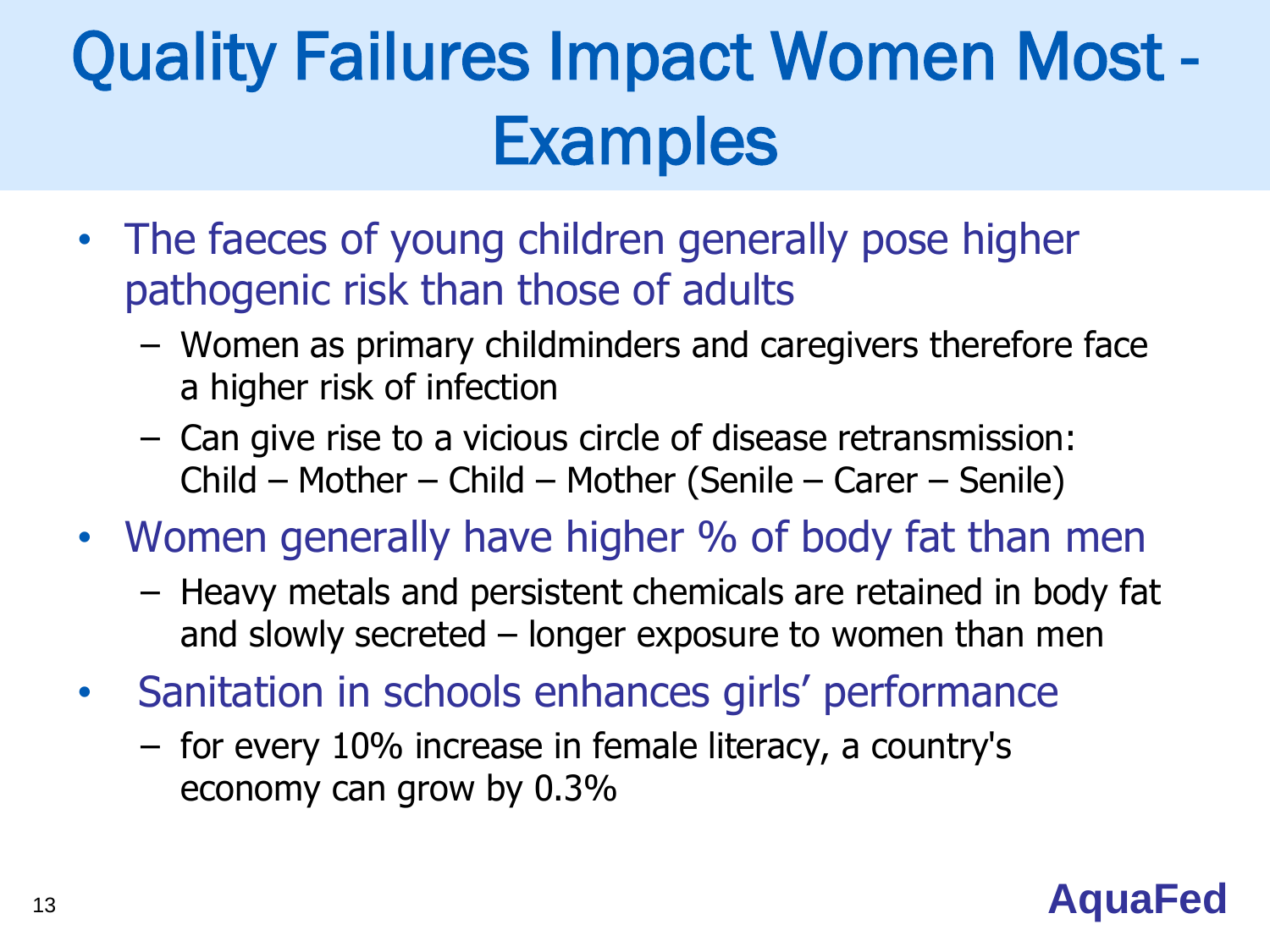# **Policies to Act are now Vital**

- Policies are required at all levels to set up and operate appropriate programmes and infrastructure for water, wastewater, sanitation and pollution prevention
- Policy and regulatory environments must enable stakeholders to establish effective governance to manage, plan, fund, implement and coordinate improvements.
- <sup>14</sup> **AquaFed** • SDGs 5 & 6 & the HRWS are important steps that require full political prioritisation, support and integration